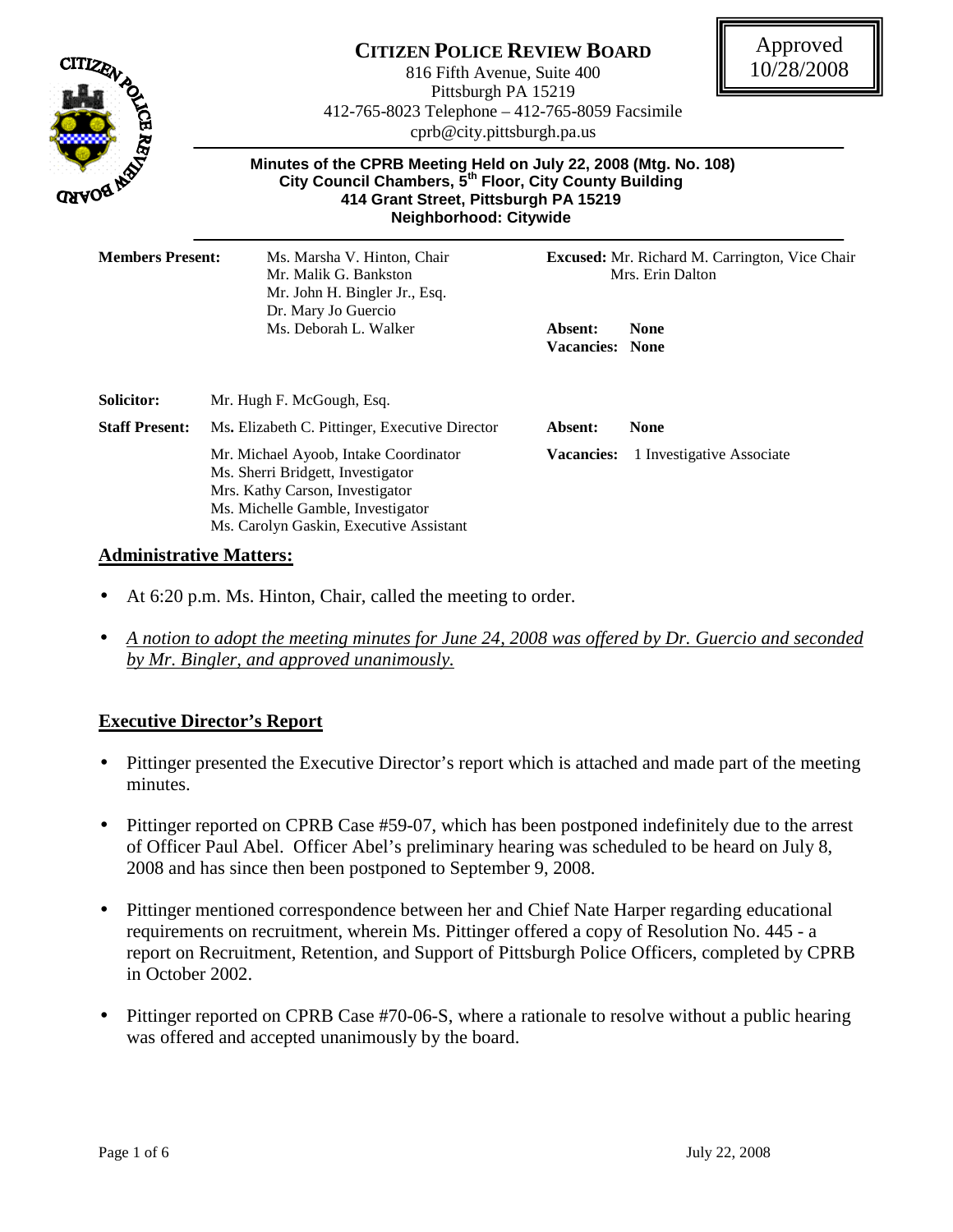## **Case Review**

Ms. Hinton moved to the case review agenda (copy attached). 13 cases were reviewed. Copies of the agenda were made available to the public. Each case summary was reviewed and acted upon as noted (votes unanimous among attending members unless stated otherwise). *(Actions taken are published here and on the CPRB website, http://www.city.pittsburgh.pa.us/cprb/)* 

#### **Public Comment:**

Ms. Hinton invited public comment, limited to three minutes each. Dionne Jackson, Inez McCloud and Nettie Pelton offered comment before the board.

#### **Next Meeting:**

Ms. Hinton announced that the next regular meeting is scheduled for 6:00 p.m., Tuesday, September 23, 2008, at City-Council Chambers, 510 City-County Building, 414 Grant Street, Pittsburgh, PA 15219.

The meeting was adjourned at 7:15 p.m.

Respectfully submitted,

 Carolyn L. Gaskin Executive Assistant

Attachment (2):

- 1. Case Review/Action Agenda
- 2. Executive Director's Report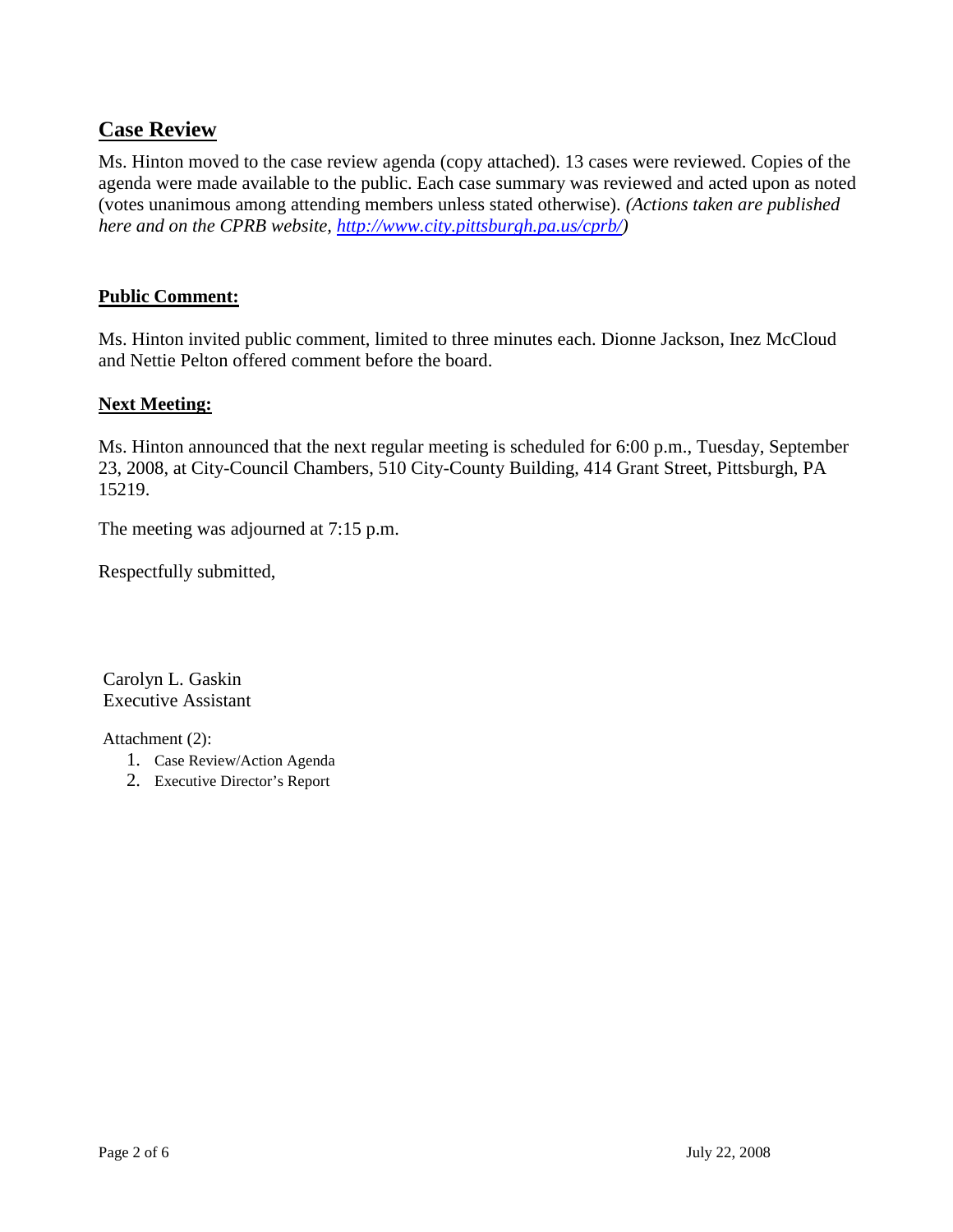**Action Date: July 22, 2008** 

**CPRB CASE REVIEW AGENDA**

| <b>CPRB CASE NO.</b><br><b>INVESTIGATOR</b> | <b>ALLEGATION(S)</b>                                                                                                                                                                                                                                                                            | <b>SUMMARY</b>                                                                                  | <b>RECOMMENDATION</b>                                    | <b>RATIONALE</b>                                                                                  |  |  |
|---------------------------------------------|-------------------------------------------------------------------------------------------------------------------------------------------------------------------------------------------------------------------------------------------------------------------------------------------------|-------------------------------------------------------------------------------------------------|----------------------------------------------------------|---------------------------------------------------------------------------------------------------|--|--|
| PUBLIC HEARING (0)                          |                                                                                                                                                                                                                                                                                                 |                                                                                                 |                                                          |                                                                                                   |  |  |
| 30 DAY EXTENSION OF FULL INVESTIGATION (2)  |                                                                                                                                                                                                                                                                                                 |                                                                                                 |                                                          |                                                                                                   |  |  |
| 153-08/BRIDGETT                             | Conduct Unbecoming a<br>Member<br>(PBP 16-1, 3.6)<br>Conduct toward the Public,<br>$(PBP 16-1, 3.7)$                                                                                                                                                                                            | Cx. alleges the S.O.<br>threatened to shoot him<br>while he was working<br>on a neighbor's roof | <b>AUTHORIZED 30</b><br><b>DAY EXTENSION</b>             | Additional<br>research time<br>is needed.                                                         |  |  |
| 156-08/CARSON                               | Conduct Unbecoming a<br>Member<br>$(PBP 16-1, 3.6)$<br>Conduct toward the Public,<br>$(PBP 16-1, 3.7)$<br>Neglect of Duty<br>(PBP16-1, 3.13)<br>Truthfulness<br>(PBP 16-1, 3.19)<br>Warrantless Searches &<br>Seizures (PBP 45-2, 7.7 and<br>10.2)<br><b>False Report</b><br>$(PBP 62-1, 2.10)$ | Cx. alleges the S.O.'s fired<br>guns and illegally searched<br>her home.                        | <b>AUTHORIZED30 DAY</b><br><b>EXTENSION</b>              | Additional<br>research time is<br>needed.                                                         |  |  |
| FULL INVESTIGATION (2)                      |                                                                                                                                                                                                                                                                                                 |                                                                                                 |                                                          |                                                                                                   |  |  |
| 109-08/CARSON                               | Use of Force<br>$(PBP12-6, 3.1)$<br>Conduct Unbecoming a<br>Member<br>$(PBP16-1, 3.6)$<br>Conduct Toward the Public<br>(PBP 16-1, 3.7)                                                                                                                                                          | Cx. alleges that the<br>S.O. falsely arrested<br>her.                                           | <b>AUTHORIZED</b><br><b>FULL</b><br><b>INVESTIGATION</b> | Preliminary<br>evidence<br>confirms<br>encounter<br>occurred.                                     |  |  |
| 118-08/BRIDGETT                             | Use of Force<br>$(PBP12-6, 3.1)$<br>Conduct Unbecoming a<br>Member<br>$(PBP16-1, 3.6)$<br>Conduct Toward the Public<br>$(PBP 16-1, 3.7)$                                                                                                                                                        | $Cx.$ alleges the $S.O.'s$<br>used excessive force<br>during his arrest.                        | <b>AUTHORIZED</b><br><b>FULL</b><br><b>INVESTIGATION</b> | Preliminary<br>evidence is<br>factually<br>ambiguous.<br>Cx. still needs<br>to be<br>interviewed. |  |  |
|                                             |                                                                                                                                                                                                                                                                                                 |                                                                                                 |                                                          | DISMISSAL (4)                                                                                     |  |  |
|                                             |                                                                                                                                                                                                                                                                                                 |                                                                                                 |                                                          | <b>UNSUSTAINABLE (0)</b><br><b>UNFOUNDED</b> (4)                                                  |  |  |
| 27-08/CARSON                                | Conduct Unbecoming a<br>Member<br>$(PBP16-1, 3.6)$<br>Incompetency<br>(PBP 16-1, 3.12)<br>Truthfulness<br>(PBP 16-1, 3.19)<br><b>False Report</b><br>(PBP 62-1, 2.10)                                                                                                                           | Cx. alleges the S.O.'s<br>placed charges on him<br>that caused him a<br>longer time in jail.    | <b>DISMISSED AS</b><br><b>UNFOUNDED</b>                  | Complainant's<br>gun permit was<br>expired when<br>arrested.                                      |  |  |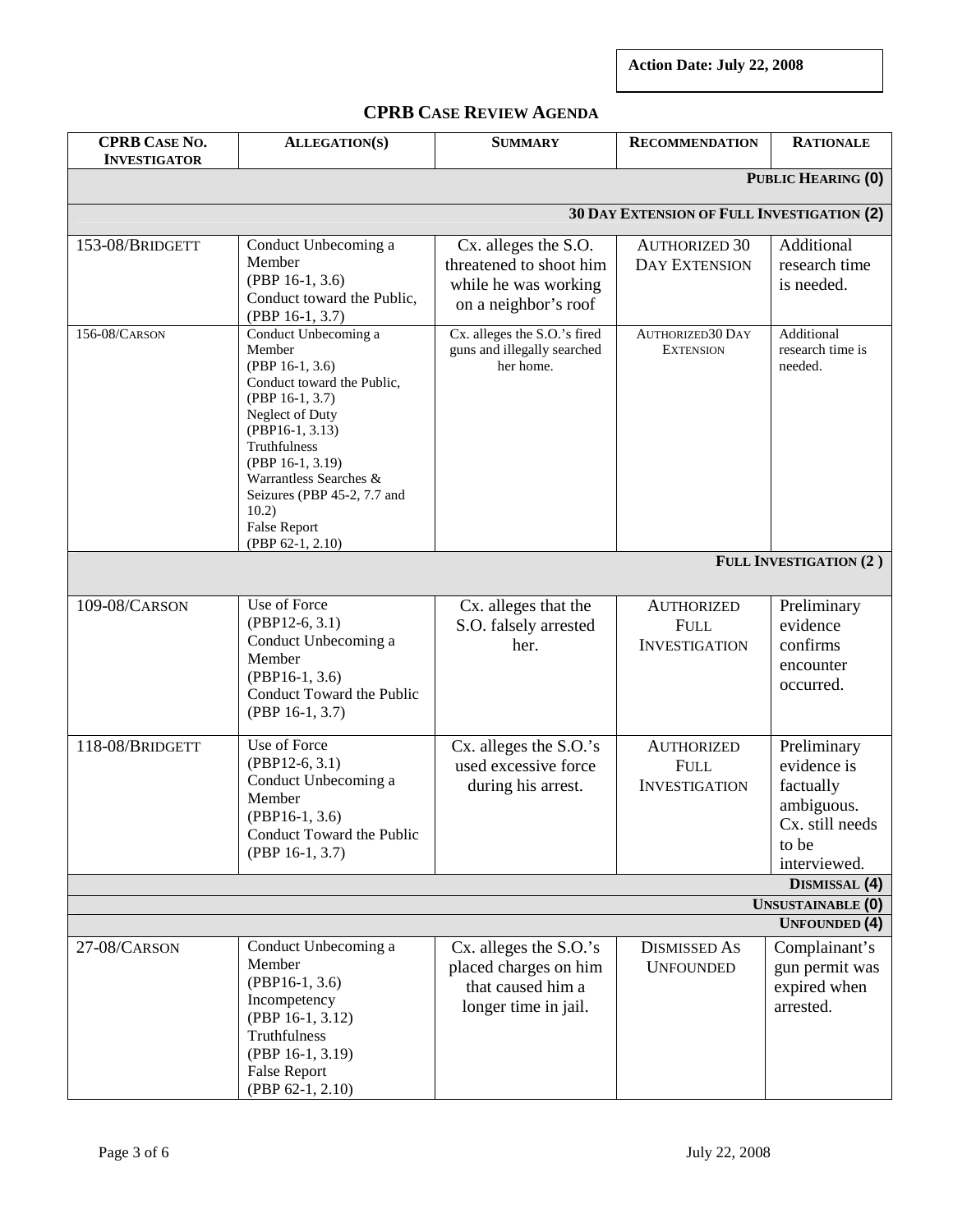| <b>CPRB CASE NO.</b><br><b>INVESTIGATOR</b> | <b>ALLEGATION(S)</b>                                                                                                                                                                                                      | <b>SUMMARY</b>                                                                                    | <b>REASON FOR</b><br><b>RECOMMENDATION</b> | <b>ACTION</b>                                                                                                                          |
|---------------------------------------------|---------------------------------------------------------------------------------------------------------------------------------------------------------------------------------------------------------------------------|---------------------------------------------------------------------------------------------------|--------------------------------------------|----------------------------------------------------------------------------------------------------------------------------------------|
| 85-08/GAMBLE                                | Conduct Unbecoming a<br>Member<br>(PBP 16-1, 3.6)<br>Conduct Toward the Public<br>(PBP 16-1, 3.7)<br>Truthfulness<br>(PBP 16-14, 3.19)<br>Juvenile Policy<br>(PBP 43-10, 33.2)<br><b>False Report</b><br>(PBP 61-1, 2.10) | Cx. alleges the S.O.'s<br>have been harassing the<br>Victim.                                      | <b>DISMISSED AS</b><br><b>UNFOUNDED</b>    | There is no<br>evidence to<br>support the<br>Cx.<br>allegations.<br>Victim has not<br>participated in<br>investigation.                |
| 157-08/BRIDGETT                             | Use of Force<br>$(PBP 12-6, 3.1)$<br>Conduct Unbecoming a<br>Member<br>(PBP 16-1, 3.6)<br>Conduct Toward the Public<br>(PBP 16-1, 3.7)                                                                                    | Cx. alleges he was<br>wrongfully arrested for<br>violating a PFA against<br>him.                  | <b>DISMISSED AS</b><br><b>UNFOUNDED</b>    | Cx. had a<br>current PFA<br>against him<br>when he was<br>arrested.                                                                    |
| 161-08/BRIDGETT                             | Conduct Unbecoming a<br>Member<br>$(PBP 16-1, 3.6)$<br>Truthfulness<br>(PBP16-1, 3.19)                                                                                                                                    | Cx. alleges that she was<br>inconvenienced by a<br>traffic stop.                                  | <b>DISMISSED AS</b><br><b>UNFOUNDED</b>    | Cx.'s vehicle<br>was illegal and<br>had to be<br>towed.                                                                                |
|                                             |                                                                                                                                                                                                                           |                                                                                                   | LACK OF COOPERATION/COMPLAINANT (0)        | WITHDRAWAL <sup>(0)</sup>                                                                                                              |
|                                             |                                                                                                                                                                                                                           |                                                                                                   |                                            |                                                                                                                                        |
| 73-08/GAMBLE                                | Use of Force<br>(PBP 12-6, 3.1)<br>Conduct Unbecoming a<br>Member<br>(PBP 16-1, 3.6)<br>Conduct Toward the Public<br>(PBP 16-1, 3.7)                                                                                      | Cx. alleges the S.O.'s<br>used inappropriate<br>force against the<br>Victim during his<br>arrest. | <b>AUTHORIZED</b><br><b>SUSPENSION</b>     | OTHER (5)<br>Investigator is<br>waiting for<br>injury photos<br>from Shuman,<br>Witness #1's<br>statement and<br>S.O.'s<br>statements. |
| 123-08/CARSON                               | Use of Force<br>$(PBP12-6, 3.1)$<br>Conduct Unbecoming a<br>Member<br>(PBP 16-1, 3.6)<br>Conduct Toward the Public,<br>(PBP 16-1, 3.7)<br>Truthfulness<br>(PBP16-1, 3.19)<br><b>False Report</b><br>(PBP 62-1, 2.10)      | Cx. alleges the S.O.<br>used excessive force<br>and arrested him for no<br>reason.                | <b>AUTHORIZED</b><br><b>SUSPENSION</b>     | There are<br>current<br>criminal<br>charges against<br>Subject Officer<br>#1.                                                          |
| 172-08/BRIDGETT                             | Conduct Unbecoming a<br>Member<br>$(PBP 16-1, 3.6)$<br>Conduct Toward the Public,<br>(PBP 16-1, 3.7)                                                                                                                      | Cx. alleges the S.O.<br>was rude during an<br>incident at a loan office                           | <b>CLOSED</b><br><b>ADMINISTRATIVELY</b>   | The S.O. is<br>deceased.                                                                                                               |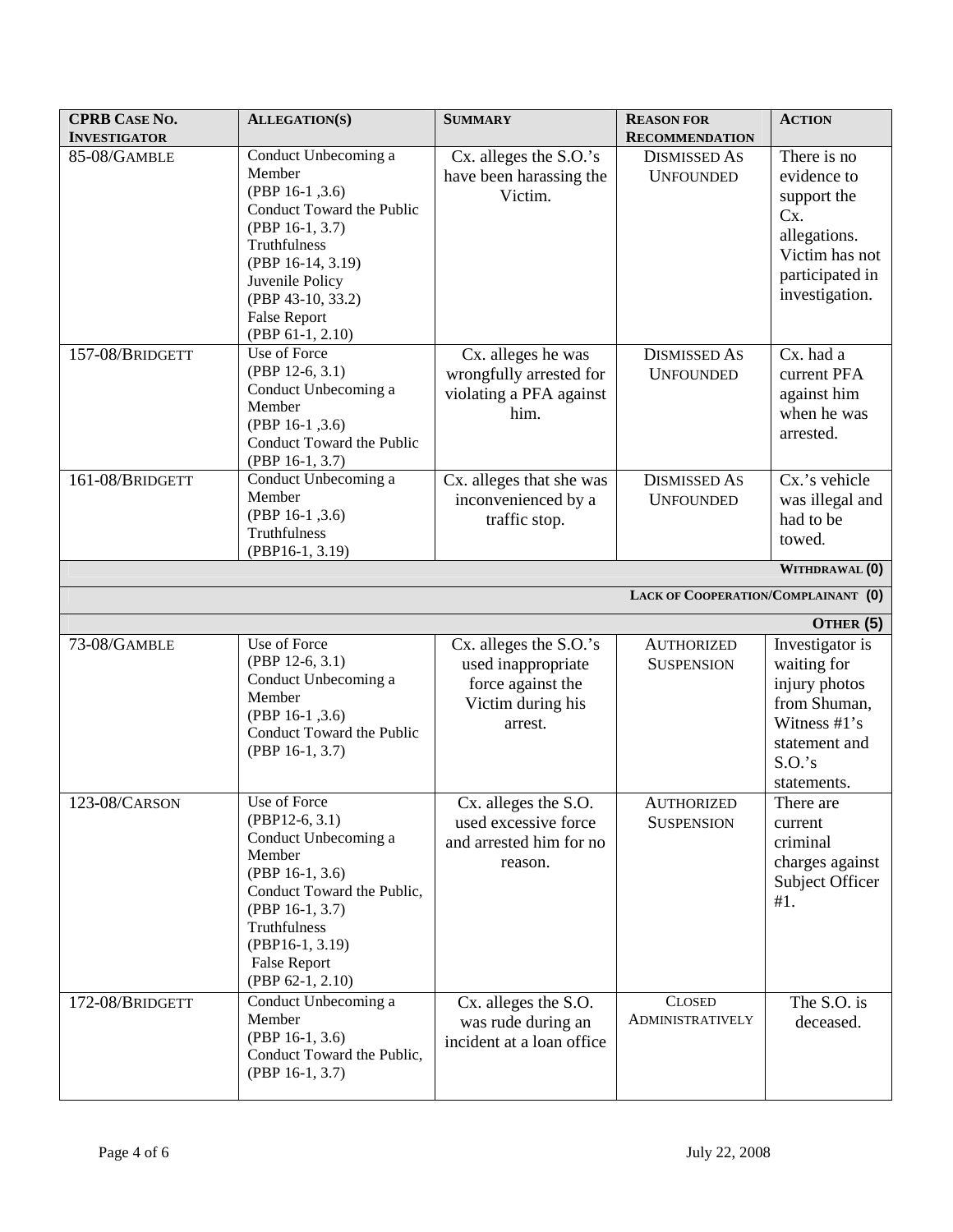| <b>CPRB CASE NO.</b><br><b>INVESTIGATOR</b> | <b>ALLEGATION(S)</b>                                                                                                                                                             | <b>SUMMARY</b>                                                                                                            | <b>REASON FOR</b><br><b>RECOMMENDATION</b>                                    | <b>ACTION</b>                                                                        |
|---------------------------------------------|----------------------------------------------------------------------------------------------------------------------------------------------------------------------------------|---------------------------------------------------------------------------------------------------------------------------|-------------------------------------------------------------------------------|--------------------------------------------------------------------------------------|
| 52-08/GAMBLE                                | Conduct Unbecoming a<br>Member<br>$(PBP 16-1, 3.6)$<br>Conduct Toward The Public<br>$(PBP16-1, 3.7)$<br>Neglect Of Duty<br>$(PBP16-1, 3.13)$                                     | Cx. alleges the S.O.'s<br>were rude and did not<br>file a police report for<br>the Victim.                                | <b>AUTHORIZED</b><br><b>RUDE AND</b><br><b>DISCOURTEOUS</b><br><b>HEARING</b> | S.O. #2 followed<br>policy, but the<br>Cx. interpreted<br>his behavior as<br>rude.   |
| 141-08/GAMBLE                               | Conduct Unbecoming A<br>Member<br>$(PBP 16-1, 3.6)$<br>Conduct Toward The Public<br>$(PBP 16-1, 3.7)$<br>Truthfulness<br>$(PBP 16-1, 3.19)$<br>Incompetency<br>$(PBP16-1, 3.12)$ | Cx. alleges the S.O.<br>used his position as a<br>PBP officer to make<br>threatening phone calls<br>for personal reasons. | <b>AUTHORIZED</b><br><b>RUDE AND</b><br><b>DISCOURTEOUS</b><br><b>HEARING</b> | Cx. would like to<br>satisfy his<br>complaint during<br>the group public<br>hearing. |